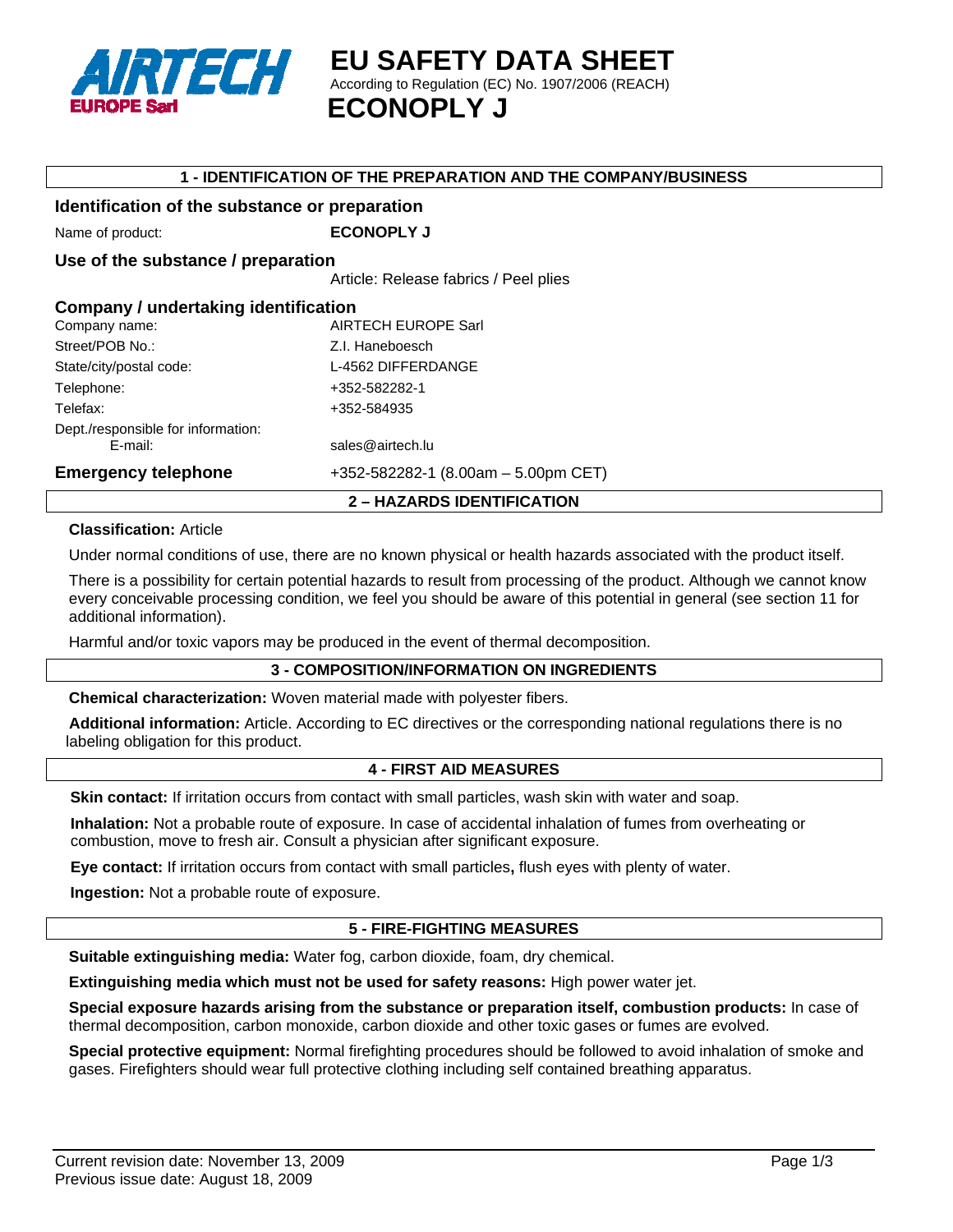

# **EU SAFETY DATA SHEET**

According to Regulation (EC) No. 1907/2006 (REACH)

 **ECONOPLY J**

# **6 - ACCIDENTAL RELEASE MEASURES**

**Environmental precautions:** Do not allow to enter ground water, sewage or drains.

**Cleaning methods:** This material is a solid, it will not spill. Collect the product and store into containers for disposal.

# **7 - HANDLING AND STORAGE**

**Handling:** Good industrial practice in housekeeping should be followed. Wash hands after handling and before eating.

**Storage:** Store in a cool dry place.

# **8 - EXPOSURE CONTROLS/ PERSONAL PROTECTION**

**Exposure limit values:** If in the processing there is a significant potential for the fiber itself to become airborne, an airborne exposure limit is recommended of 10 mg fiber as particulate/ $m<sup>3</sup>$  as an 8 hour time weighted average (TWA).

**Exposure controls:** Overall room ventilation and/or local exhaust at points of fume generation in the work area.

#### **Occupational exposure controls:**

|                   | Respiratory protection: None under normal usage.                                                               |
|-------------------|----------------------------------------------------------------------------------------------------------------|
| Hand protection:  | Protective gloves according to EN 407 are required when handling hot material.                                 |
| Eye protection:   | Not a probable route of exposure. Use safety glasses according to EN 166 as a good<br>general safety practice. |
| Hygiene measures: | Wash hands before handling food and at the end of work.                                                        |

# **9 - PHYSICAL AND CHEMICAL PROPERTIES**

| Appearance:          | White polyester woven fabric |
|----------------------|------------------------------|
| Odor:                | None                         |
| pH:                  | Not applicable               |
| Solubility in water: | Insoluble.                   |
| Flash point:         | Not applicable               |
| Melting point/range: | 250 - 265 °C                 |
| Specific gravity:    | 1.38                         |

### **10 – STABILITY AND REACTIVITY**

**Conditions to avoid:** Heating above maximum use temperature.

**Materials to avoid:** Strong oxidizing agents.

**Hazardous decomposition products:** In case of thermal decomposition, during overheating or combustion, no unusual combustion gases have been observed and the combustion products are similar to those of other organic materials composed of the same elements: carbon monoxide, carbon dioxide and other toxic gases.

**Additional information:** The product is stable at the handling and storage conditions recommended per § 7 of the safety data sheet and under normal processing conditions.

#### **11 - TOXICOLOGICAL INFORMATION**

There are no known physical or health hazards associated with the product itself.

If in processing there is significant potential for the fibre itself to become airborne, maximum exposure limits shall be followed an airborne exposure limit is recommended of 10mg fiber as particulate/m as an 8 hour time weighted average (TWA).

This product may contain up to three percent fiber lubricants, typically consisting of various formulations of natural oils such as coconut and peanut oils, esters, oleates, palmitates and stearates. These lubricating oils are toxicologically evaluated prior to product commercialization and have been found to be generally of a low order of